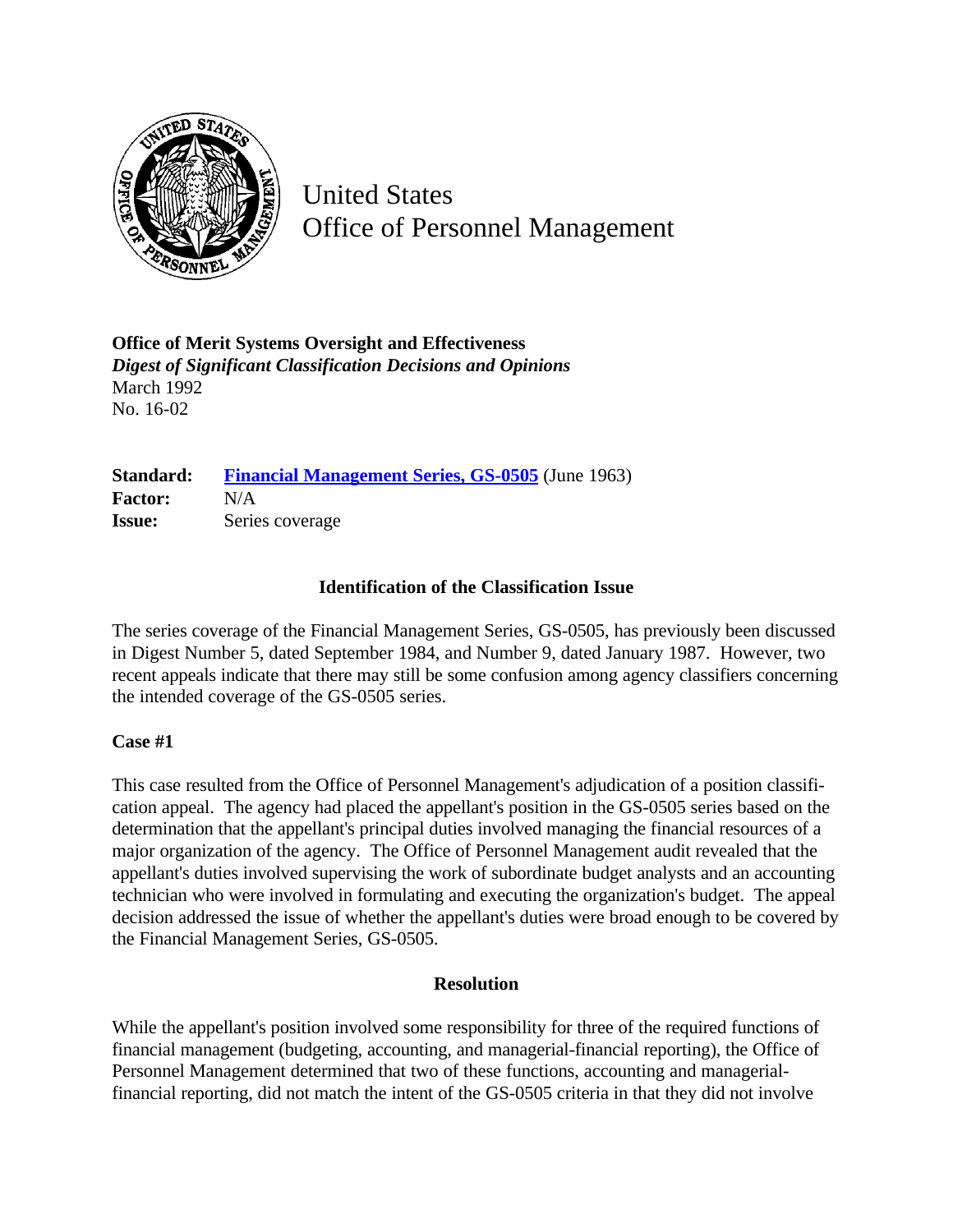the scope or level of complexity described in the standard. First, the accounting function was being performed by one GS-7 Accounting Technician who was responsible for assisting in the management control of funds by reviewing documents to ensure that funds were used for appropriate purposes and to prevent over-obligations. The appellant did not have responsibility for the broader professional accounting duties described in the GS-0505 standard, such as planning an accounting program within delegated limits; developing, devising, and/or adapting accounting systems; analyzing the results and interpreting the effects of transactions upon the financial resources of the organization; applying accounting concepts to solve problems, render advice, or to meet other needs of management; and managing a total accounting program, including supervision of subordinate accountants, accounting technicians, voucher examiners, payroll clerks, and similar supporting personnel.Second, while the appellant's responsibility for managerial-financial reporting involved the production of a number of recurring budget and financial reports, she was not responsible for reports on nonfinancial data such as program operation evaluation, statistical, and other work performance reports as described in the GS-0505 standard.

The Office of Personnel Management concluded that the limited scope and complexity of the work supervised by the appellant precluded classification of the position in the GS-0505 series. Because the appellant's responsibilities involved directing, coordinating, and supervising the work of subordinate budget analysts and advising managers on budgetary matters, the appellant's position was properly classified in the Budget Analysis Series, GS-0560.

## **Case #2**

This case resulted from an appeal to an Office of Personnel Management region. The agency had classified the appellant's position in the GS-0505 series despite the fact that the appellant was not responsible for two of the six typical accounting function components listed under the Components of the Work of Financial Managers section of the standard, and was only marginally responsible for two other components. The most important of the accounting components not performed by the appellant was management of a total accounting program, including supervision of accountants and other supporting technician and clerical positions. A separate finance and accounting organization, not under the appellant's supervision, provided operational accounting services. The agency concluded that, because the appellant and his staff maintained a "systemic relationship" with the finance and accounting organization and used operational accounting data in developing information for decision-making alternatives in the management and execution of the organization's mission, the appellant's position contained the essential characteristics of financial management as reflected in the GS-0505 standard.

## **Resolution**

The Office of Personnel Management found that it is the intent of the GS-0505 standard to exclude positions that do not have management authority over all of the critical elements of a financial management system. Any other kind of relationship with activities carrying out the key